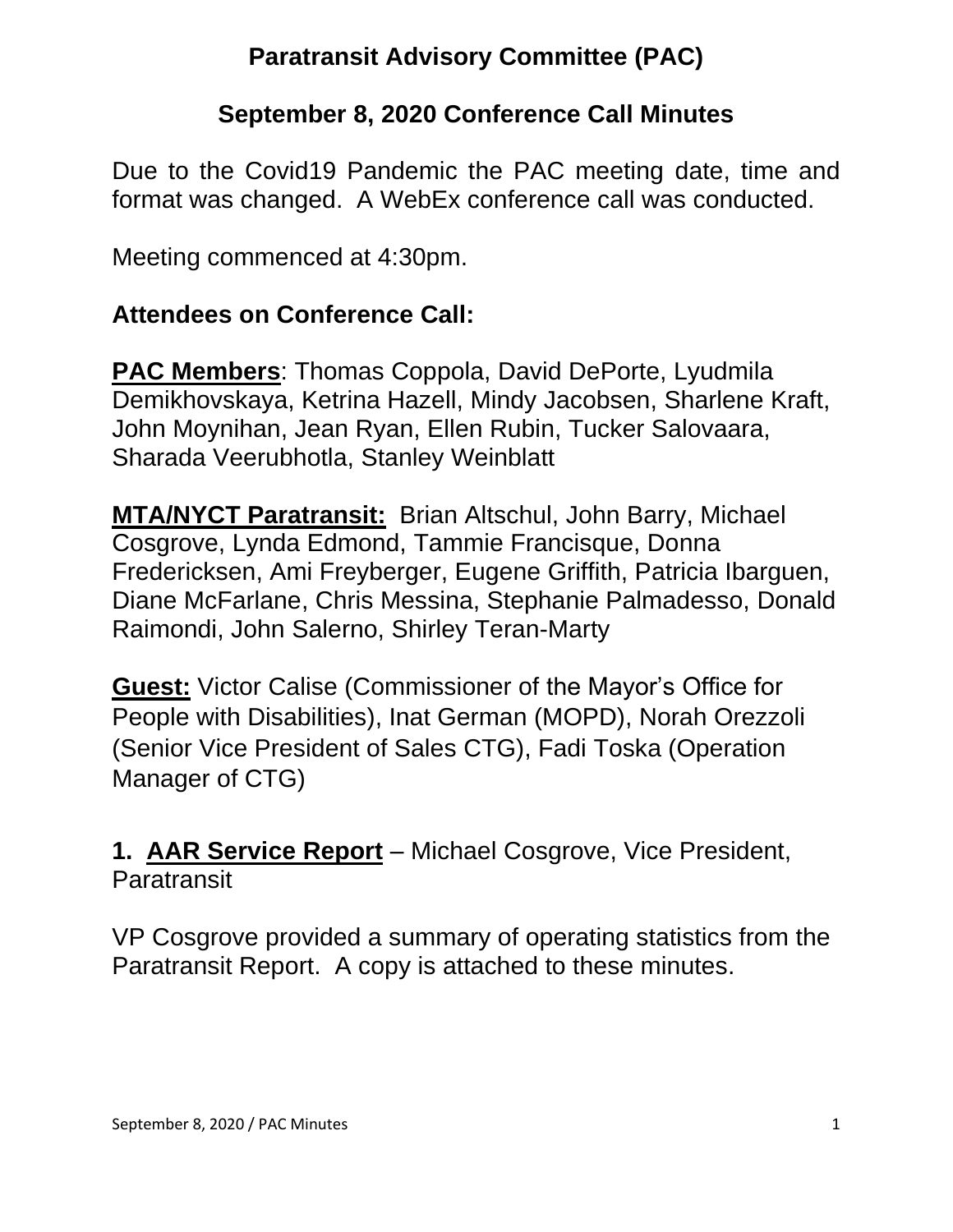#### **PAC Member Discussion and Feedback**

Mr. Salovaara asked if carriers are conducting surprise observations to see if drivers are wearing masks. He wants to make sure drivers adhere to the safety regulations.

VP Cosgrove explained that during the carrier pullouts AAR Superintendents are monitoring the drivers. The carriers are also enforcing this policy and are constantly reminding the drivers. He stated that he thinks observations are a good idea.

## **2. Paratransit Topic - CTG Presentation**

Eugene Griffith, Non-Dedicated Services Operations Officer, introduced CTG Broker Service's speakers who discussed proactive initiatives to help improve their overall operations, specifically the implementation of the PAC's suggestion of photo ID capabilities to assist in locating customers.

Nora Orezzoli, Senior Vice President of Sales for CTG, expressed how they are focused, always, on improving the customer experience and increasing the dialogue with all. She commended the PAC for their photo ID suggestion and explained that CTG is working with the MTA technology team to implement this pilot program to improve the connectivity rate. Ms. Orezzoli noted that the photo ID is a strong tool, along with "call out and assist," to ensure a successful connection with the customer. The picture helps to identify the customer successfully. She also noted that they will also be sharing, later in their presentation, CTG's operational enhancements regarding resources, training and safety.

Fadi Toska, Operation Manager of CTG, elaborated on the implementation of the photo ID pilot program. He explained that when a driver arrives at the pick-up location, the driver clicks a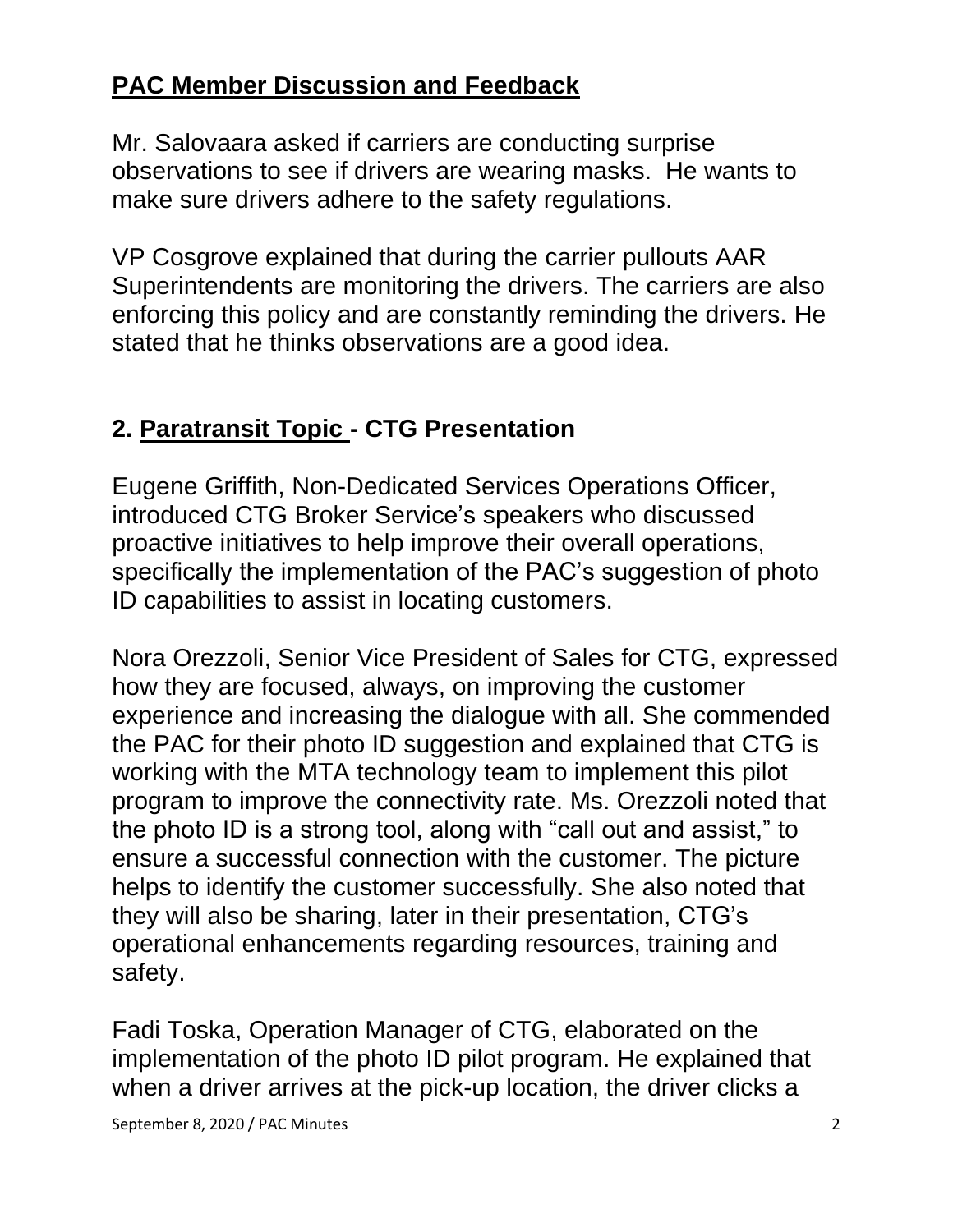button which communicates with CTG dispatch. At that time CTG will transmit the customer's ID number (unique to each customer) to MTA IT via a secure channel and the driver will receive the digital photograph the customer has on file. This streamlined sequence takes a matter of seconds. Drivers are unable to see the picture before they are at the pick-up location. This information is not stored. Screenshots are disabled. Once a driver arrives and indicates that he/she has made the pick-up, the driver will no longer have access to the picture. The drivers who participated in the pilot have provided positive feedback and stated that it increases the probability of a successful connection with customers, especially those who especially those customers that are having trouble identifying or seeing the vehicle and in locations where there are multiple AAR customers. CTG looks forward to expanding the pilot to all drivers. So far we have not received any negative feedback from drivers or customers.

The picture stays from the time the driver states they are on location until the time that the driver says that the pick-up has been completed. Until then, the picture is still available.

Mr. Toska then said because these pictures are being sent from the MTA database, if someone was to update their picture, the next time they ride, we will receive the latest picture. Ms. Orezzoli continued her presentation noting that CTG's goal is to provide vehicles that meet the transportation needs of all customers. We have continued efforts to ensure coverage all around the five boroughs, she said. During this past year, they have introduced ambulette vehicles into their fleet resources which can accommodate oversized wheelchairs.

Ms. Orezzoli stated that our goal is to ensure that we are being all-inclusive and we have the various options to meet everyone's needs across the board.

Ms. Orezzoli continues: The training of drivers is constantly updated and adjusted. Customers' experiences get reported back to us and we take that feedback and adjust our training processes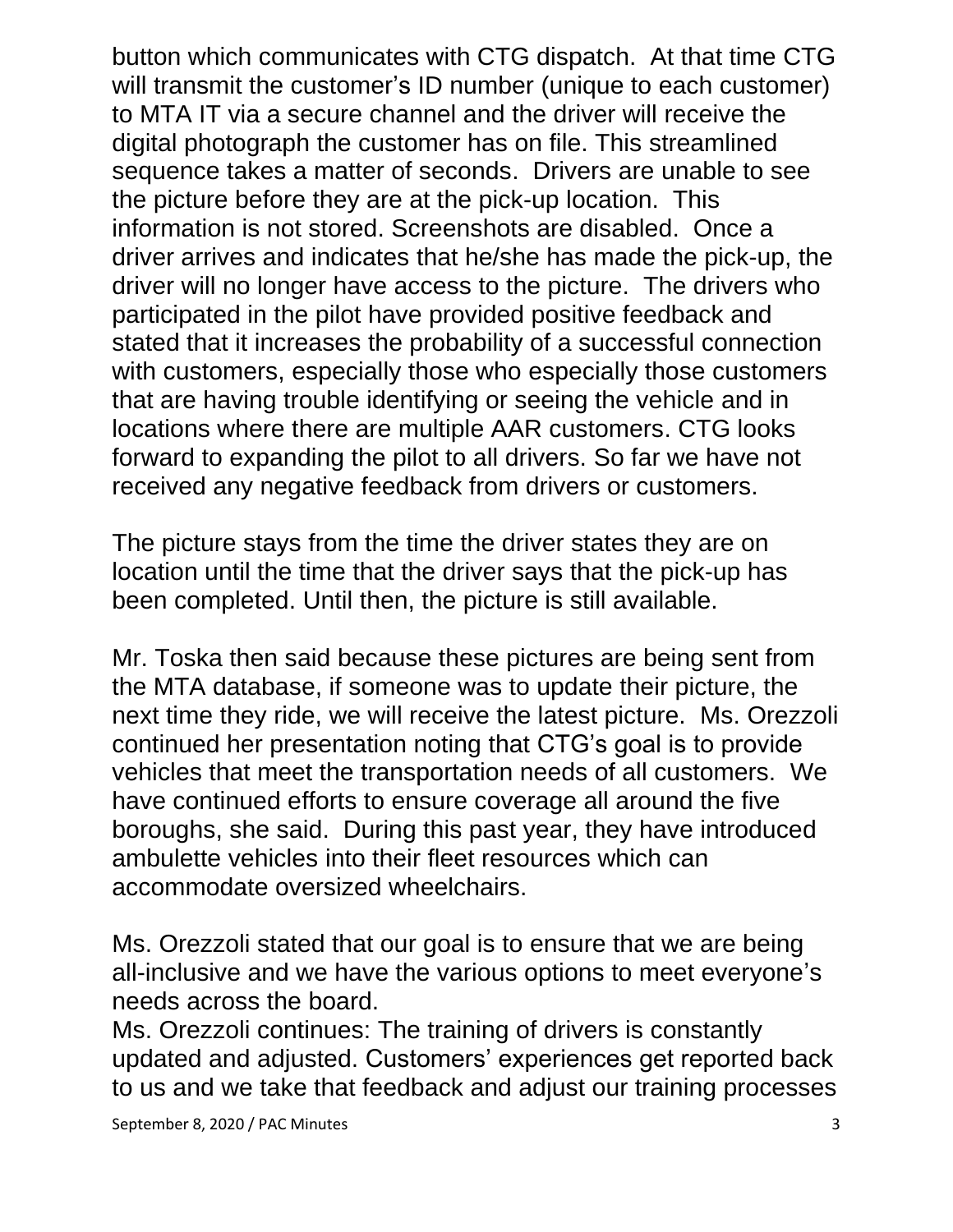accordingly. We have been working with the MTA to make internal adjustments to the training program. Also, safety protocols have been put in place which follow Center for Disease Control and Prevention (CDC) and Taxi and Limousine Commission (TLC) guidelines for sterilization protocol. At the beginning, end and throughout the duration of the shift, sterilization products are used to clean the most touched areas such as seatbelts, doorknobs, interior, window controls, etc. All drivers are provided with PPE, and in addition they are providing customers with additional masks and sanitizer for those who may not have it available. This is free of charge.

CTG has zero tolerance for drivers failing to wear a mask. Drivers are required to take a "selfie" to confirm compliance prior to every trip. In addition, CTG has field supervisors that monitor and perform undercover rides to make sure drivers are compliant.

#### **PAC Member Discussion and Feedback**

Ms. Veerubhotla asked what happens if drivers still have flip phones, can they participate in the Pilot Program? Mr. Toska stated CTG will provide drivers with smartphones if they do not have one. Smartphones allows for the CTG app interface to be utilized. Ms. Veerubhotla also recommended that the MTA allow picture updates, especially if a client or a user feels that they have had a change in their appearance. We should be able to update our profile, she said.

Mr. Coppola inquired as to how trips are being tracked? Mr. Toska explained that smartphones have a live interface that provides MTA data on the driver's location. This system mimics AVLM, which is what the carriers use.

Ms. Ryan asked how many participants are in the pilot and how long it takes for the photo ID to be transmitted to the driver? CTG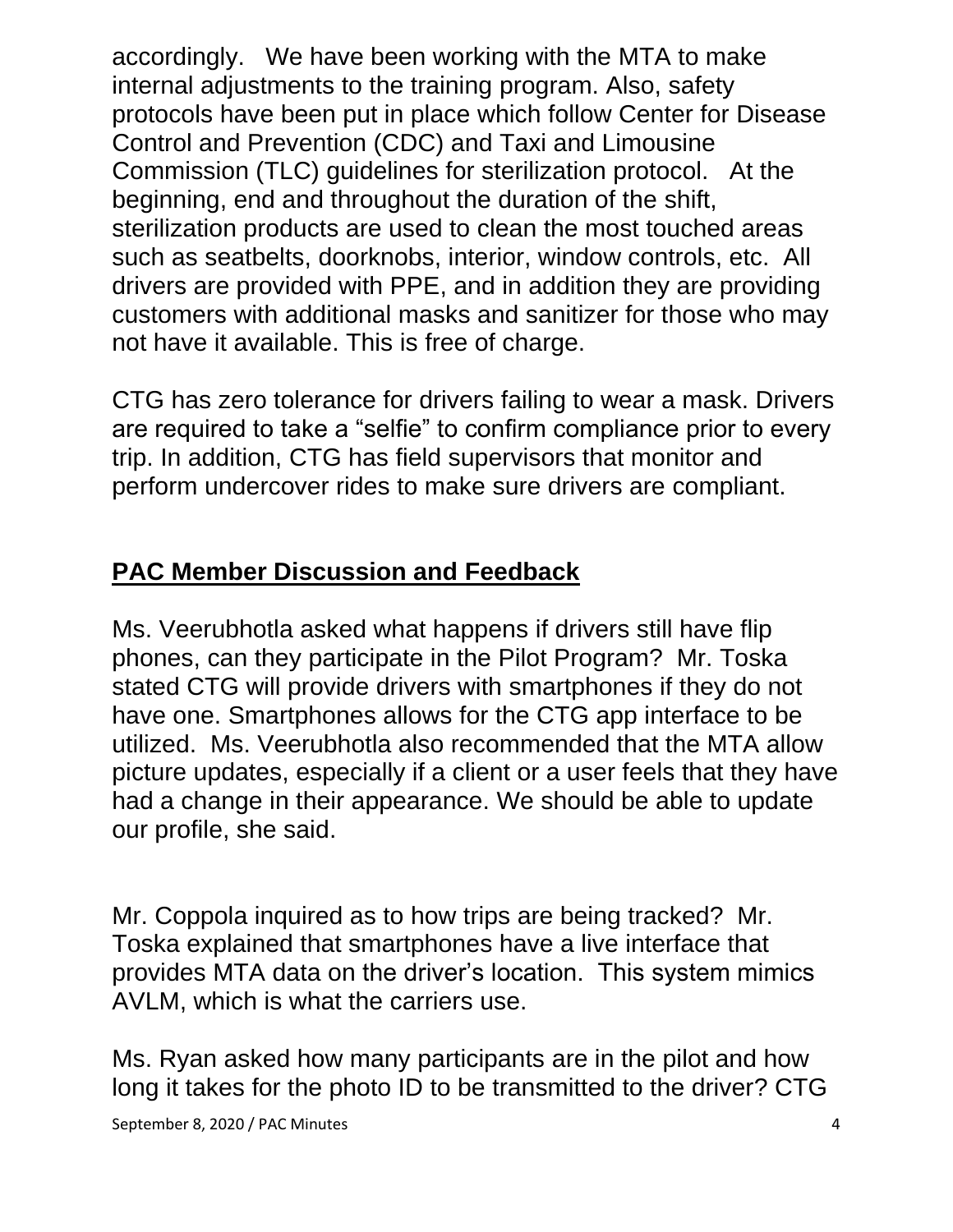responded that 65% of their total trips are using the pilot and the ID photo is transmitted seamlessly and instantaneously. Ms. Ryan also asked about CTG drivers who refused to take the tunnel during her trips. CTG responded that drivers must take the most efficient route. CTG communicates this policy very clearly to the drivers throughout the training process, audits for quality control and addresses it directly with the responsible party.

VP Cosgrove discussed the need to expand fleets in nondedicated service. However, he noted, AAR is not eliminating Dedicated Carriers. The purpose of this expansion is to provide more options for customers. Ms. Orezzoli responded that ambulette vehicles can accommodate multiple wheelchairs.

Ms. Demikhovskaya and Mr. Weinblatt questioned the weight restrictions and inquired about whether the vehicles are accessible by side or rear entry. Both emphasized how they preferred the dedicated carriers. Mr. Toska stated they have both side and rear, but most are rear entry. They will also follow-up on the lifts weight's accommodations.

#### **Taxi Reimbursement**

Deputy VP Raimondi introduced the new online Taxi Reimbursement process. This new process allows customers to complete all paperwork and attach a receipt online to send to us for processing. This eliminates a customer having to mail in their receipts. The customer will fill in their name, ID #, address and additional information. This form is readable through accessible formats and available in different languages. It is our first iteration of it and we wanted to share this with you today. Our internal control and technology and system wide accessibility teams have all worked on this project. It will eventually be connected to the MTA website and the process will improve over time.

#### **5. New/Old Business**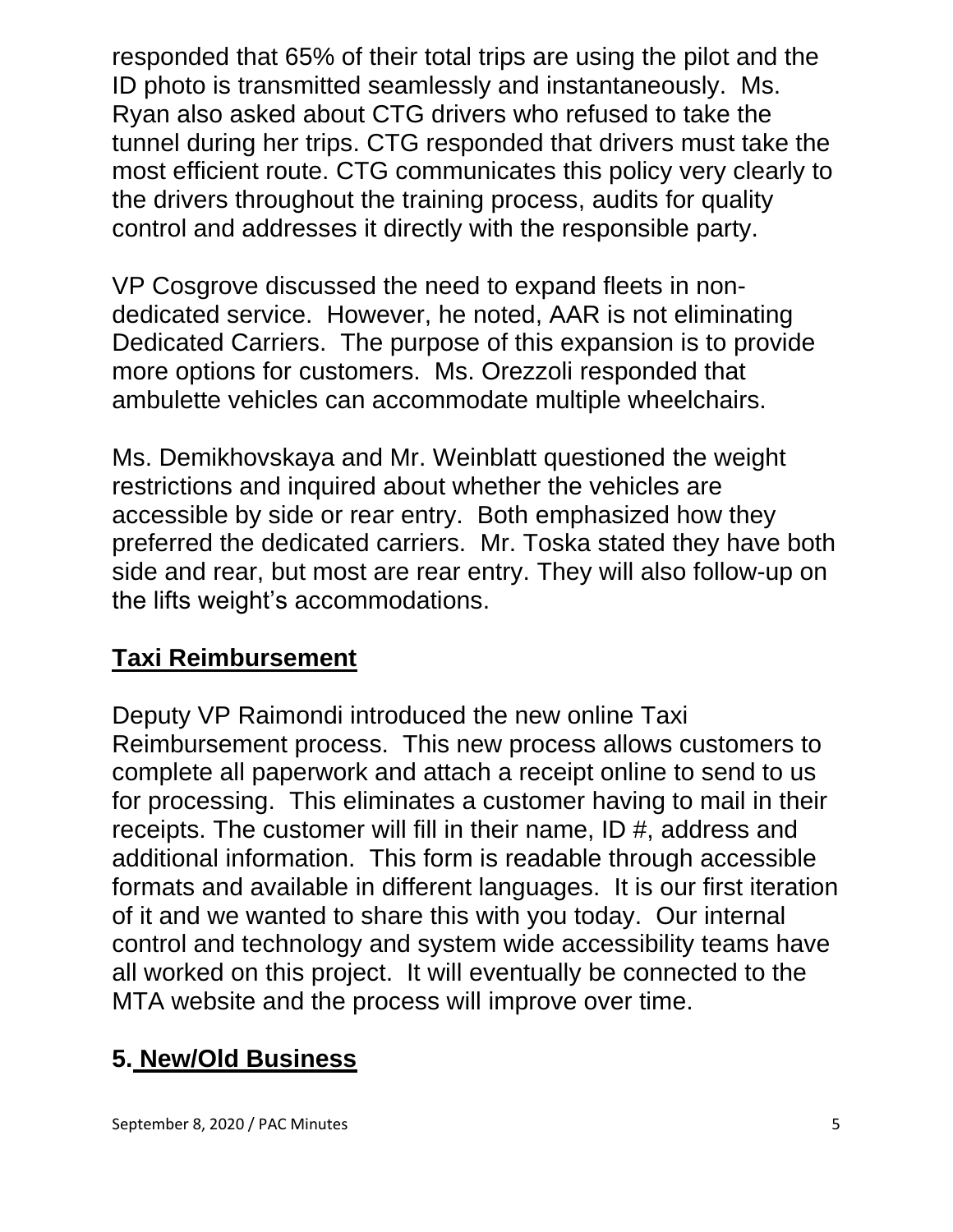Ms. Jacobsen and Ms. Hazell asked whether there are updates about fare increases, resumption of the collection of fares or the pilot program. VP Cosgrove responded that there were no updates at this time and that there had been no change for any of the items that we had previously discussed. However, PAC members will be informed as soon as there were other updates.

Mr. Salovaara suggested to hold the November PAC meeting via ZOOM. Ms. Ryan agrees with this - people can be on phone too but if people can read lips it will make it easier. Other members said Zoom had various issues. VP Cosgrove noted it is up to the PAC what best meets their needs and welcomed the opportunity to try it out for the next meeting.

## **Closing**

The meeting ended at 6:30pm.